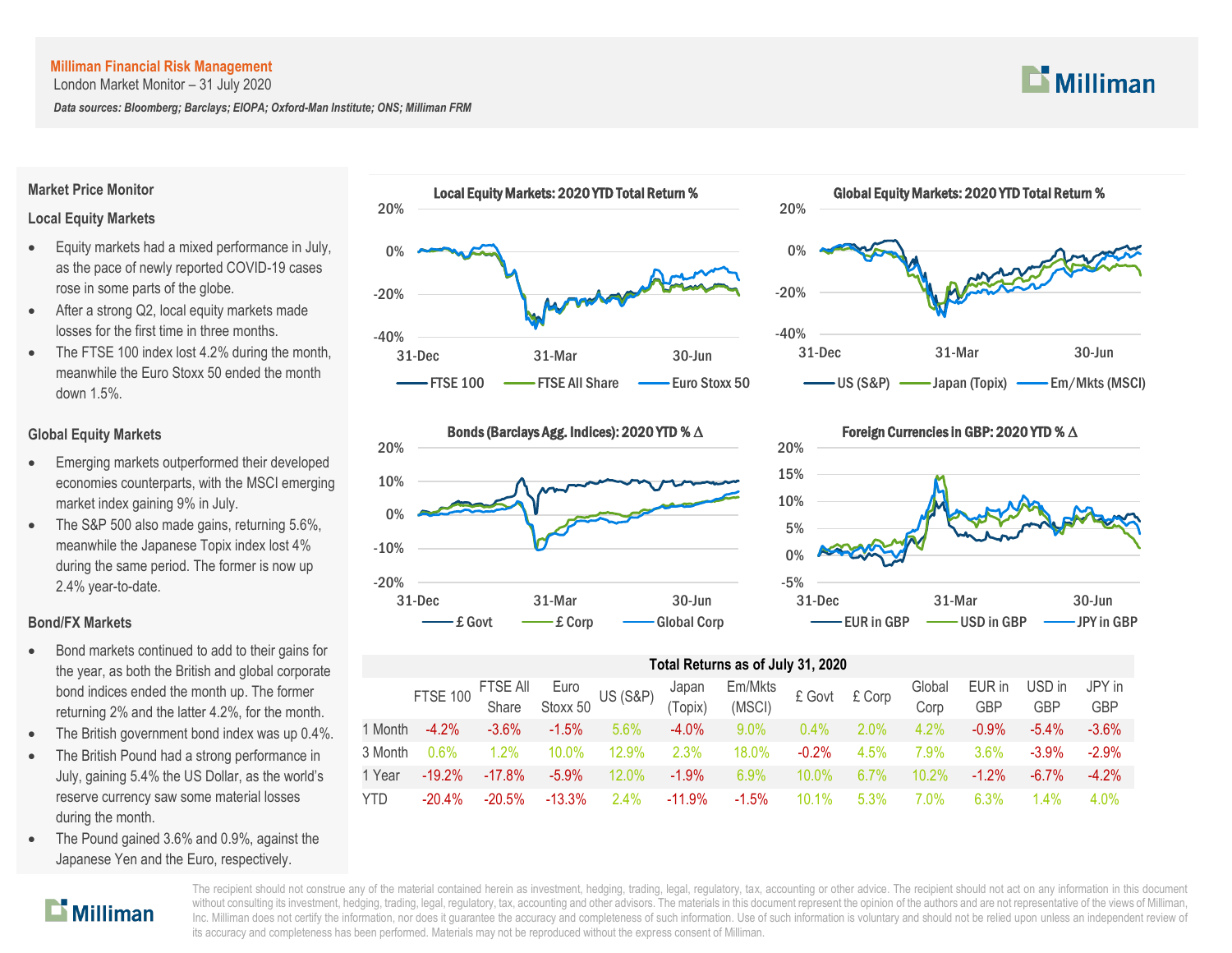London Market Monitor – 31 July 2020

*Data sources: Bloomberg; Barclays; EIOPA; Oxford-Man Institute; ONS; Milliman FRM*





| <b>Change in GBP Discount and CRA (bps)</b> | <b>Change in EUR Discount and CRA (bps)</b> |     |       |       |       |              |               |      |       |     |       |       |    |
|---------------------------------------------|---------------------------------------------|-----|-------|-------|-------|--------------|---------------|------|-------|-----|-------|-------|----|
|                                             | 1Y                                          | Y5  | Y10   | Y20   | Y30   | <b>CRA</b>   |               | 1Y   | Y5    | Y10 | Y20   | Y30   | CR |
| Since Q2 2020                               | -10                                         | -8  |       | -3    | $-1$  | $\mathbf{0}$ | Since Q2 2020 | -6   | -5    | -6  | -8    | -8    | Ω  |
| Since Q1 2020                               | -48                                         | -40 | $-32$ | $-24$ | -20   | 3            | Since Q1 2020 | -10  | $-17$ | -22 | $-23$ | -21   | Ω  |
| Since Q4 2019                               | $-72$                                       | -76 | -75   | $-73$ | $-72$ | 3            | Since Q4 2019 | $-9$ | -27   | -44 | $-60$ | $-55$ | 0  |
| Since Q3 2019                               | -64                                         | -48 | -37   | -31   | -31   | 3            | Since Q3 2019 |      |       | -8  | -20   | -23   | 0  |



![](_page_1_Figure_7.jpeg)

|     | ge in GBP Discount and CRA (bps) |                 |      |       |            | <b>Change in EUR Discount and CRA (bps)</b> |               |       |                 |       |     |            |  |  |
|-----|----------------------------------|-----------------|------|-------|------------|---------------------------------------------|---------------|-------|-----------------|-------|-----|------------|--|--|
| 1Y  | Y <sub>5</sub>                   | Y <sub>10</sub> | Y20  | Y30   | <b>CRA</b> |                                             | 1Y            | Y5    | Y <sub>10</sub> | Y20   | Y30 | <b>CRA</b> |  |  |
| -10 | -8                               | $-7$            | $-3$ | $-1$  |            | Since Q2 2020                               | $-6$          | -5    | -6              | -8    | -8  | $\Omega$   |  |  |
| -48 | -40                              | $-32$           | -24  | -20   | 3          | Since Q1 2020                               | -10           | $-17$ | -22             | $-23$ | -21 |            |  |  |
| -72 | $-76$                            | -75             | -73  | $-72$ |            | Since Q4 2019                               | -9            | -27   | -44             | -60   | -55 |            |  |  |
| -64 | -48                              | $-37$           | -31  | -31   | 3          | Since Q3 2019                               | $\mathcal{P}$ |       | -8              | $-20$ | -23 | $\Omega$   |  |  |

### **Solvency II Monitor - Rates**

#### **Risk Free Rates**

- GBP risk-free rates declined at all terms in July, with the short to medium term rates seeing the largest fall.
- The 1-year GBP risk-free rate decreased by 10 basis points, while the 5-year and 10-year rates fell by 8 and 7 basis points, respectively.
- EUR risk-free rates also decreased at all terms in July. The 20-year EUR risk-free rate decreased by 8 basis points, meanwhile the 10-year and 1 year EUR rates saw a decline of 6 basis points.

#### **Credit Risk Adjustment**

 Both GBP and EUR CRAs remained unchanged at 14 and 10 basis points, respectively.

![](_page_1_Picture_16.jpeg)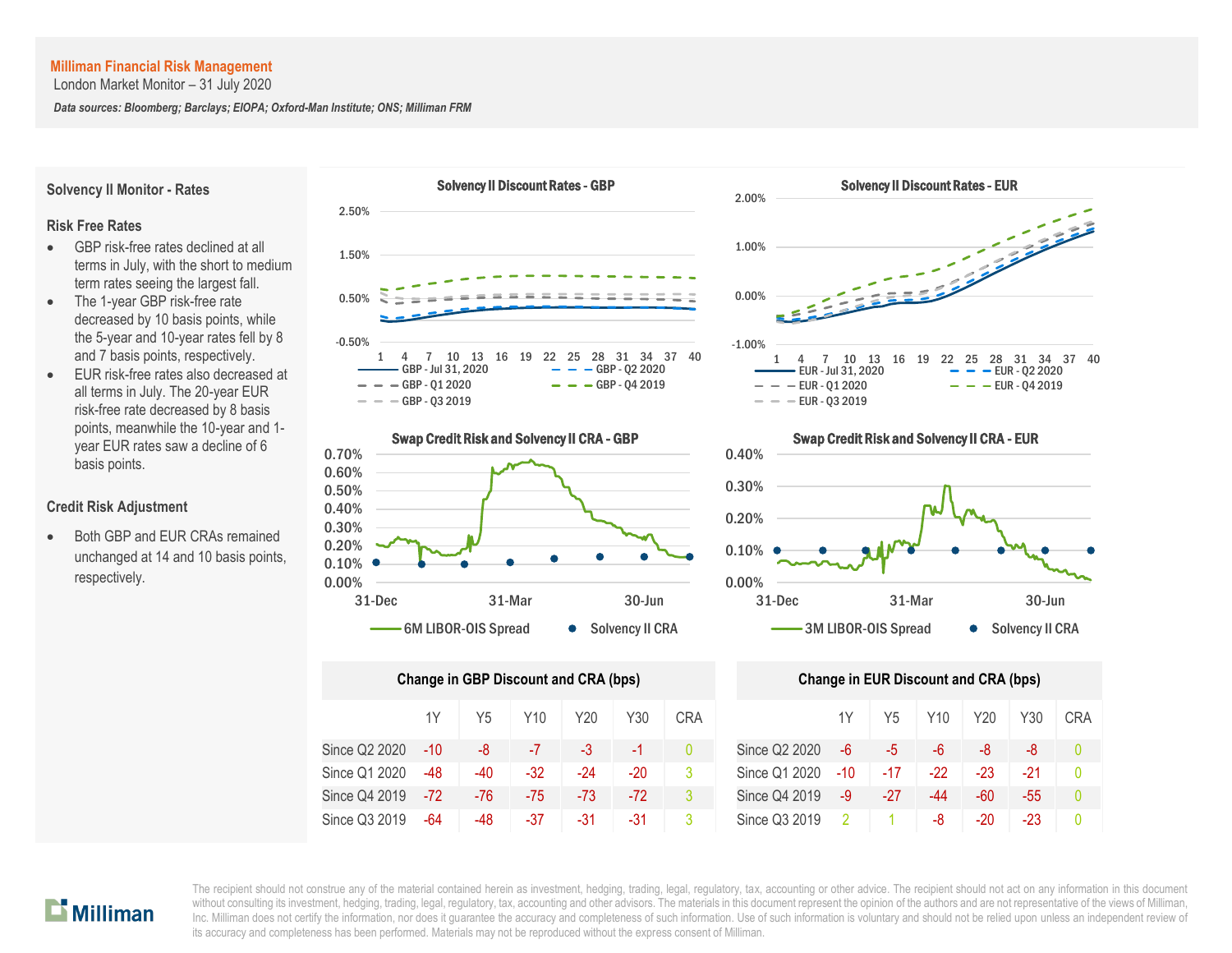London Market Monitor – 31 July 2020

*Data sources: Bloomberg; Barclays; EIOPA; Oxford-Man Institute; ONS; Milliman FRM*

**Fundamental Spreads %**

CBP **Einengiel** 

# **Solvency II Monitor - Spreads**

**Fundamental Spreads** • There were no material changes since the last report.

|            | <b>QDF - Filialivial</b> |                | <b>UDF - NUIL-FIIIAIIUIAI</b>             |         |            |            |                                               |                     |      |         |            |  |  |
|------------|--------------------------|----------------|-------------------------------------------|---------|------------|------------|-----------------------------------------------|---------------------|------|---------|------------|--|--|
|            |                          | 25<br>20       | 1<br>2.0<br>1.5                           | 5<br>10 |            |            |                                               | $2.0 -$<br>25<br>20 | 1    | 5<br>10 |            |  |  |
|            | AAA-                     |                | AA                                        |         | <b>BBB</b> |            | AAA                                           | AA                  |      |         | <b>BBB</b> |  |  |
|            |                          |                | <b>GBP Financial Fundamental Spread %</b> |         |            |            | <b>GBP Non-Financial Fundamental Spread %</b> |                     |      |         |            |  |  |
|            | 1Y                       | Y5             | Y10                                       | Y20     | Y30        |            | 1Y                                            | Y5                  | Y10  | Y20     | Y30        |  |  |
| AAA        | 0.08                     | 0.12           | 0.19                                      | 0.18    | 0.22       | AAA        | 0.00                                          | 0.01                | 0.10 | 0.07    | 0.10       |  |  |
| AA         | 0.25                     | 0.31           | 0.45                                      | 0.44    | 0.44       | AA         | 0.11                                          | 0.16                | 0.34 | 0.31    | 0.31       |  |  |
| A          | 0.55                     | 0.58           | 0.62                                      | 0.62    | 0.62       | Α          | 0.22                                          | 0.29                | 0.42 | 0.50    | 0.73       |  |  |
| <b>BBB</b> | 1.49                     | 1.14           | 0.84                                      | 0.86    | 0.86       | <b>BBB</b> | 0.45                                          | 0.59                | 0.57 | 0.57    | 0.74       |  |  |
|            |                          |                | <b>GBP Financial 'Before Floor' %</b>     |         |            |            | <b>GBP Non-Financial 'Before Floor' %</b>     |                     |      |         |            |  |  |
|            | 1Y                       | Y <sub>5</sub> | Y10                                       | Y20     | Y30        |            | 1Y                                            | Y <sub>5</sub>      | Y10  | Y20     | Y30        |  |  |
| AAA        | 0.00                     | 0.04           | 0.08                                      | 0.16    | 0.22       | AAA        | 0.00                                          | 0.01                | 0.04 | 0.07    | 0.10       |  |  |
| AA         | 0.04                     | 0.06           | 0.11                                      | 0.19    | 0.26       | AA         | 0.00                                          | 0.04                | 0.08 | 0.16    | 0.24       |  |  |
| Α          | 0.06                     | 0.13           | 0.20                                      | 0.33    | 0.45       | A          | 0.04                                          | 0.14                | 0.26 | 0.50    | 0.73       |  |  |
| <b>RRR</b> | 0.15                     | 0.25           | 0.35                                      | 0.49    | 0.61       | <b>RRR</b> | 0.11                                          | 0.22                | 0.34 | 0.55    | 0.74       |  |  |

![](_page_2_Figure_6.jpeg)

The **Solvency II risk-free discount rates** are based on applying the Smith-Wilson Extrapolation to LIBOR swap rates sourced from Refinitiv and applying the Credit Risk Adjustment as defined in the Technical Specs. The data is provided by EIOPA and as of 31/07/20.

The **Credit Risk Adjustment** is a component of the risk-free discount curve defined by EIOPA. It is calculated from actual experience in the 'LIBOR-OIS' spread (3 months for EUR, 6 months for GBP), and is bounded between 0.10 and 0.35. We show actual LIBOR-OIS spread levels and the defined CRA, for both GBP and EUR.

**EIOPA fundamental spreads** show the credit spread corresponding to the risk of default or downgrading of an asset. This is shown here across financial and nonfinancial assets, credit quality steps 0-3 and durations of 1-30 years. The data is provided by EIOPA and as of 31/07/20. **Fundamental spread** = maximum (probability of default + cost of downgrade; 35% of long-term average spread). In the tables we show the '**before floor'** measure = probability of default + cost of downgrade.

![](_page_2_Picture_10.jpeg)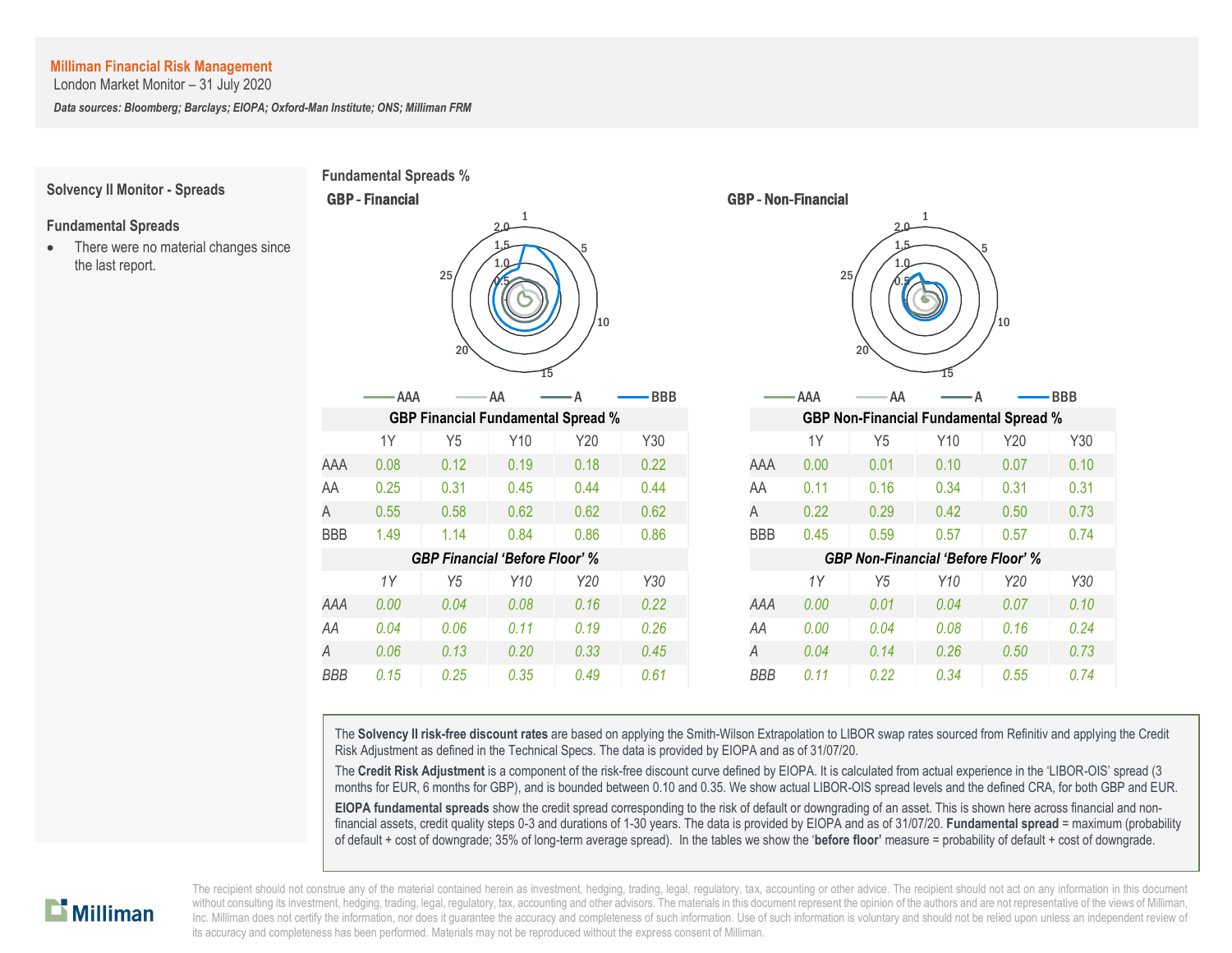London Market Monitor – 31 July 2020

*Data sources: Bloomberg; Barclays; EIOPA; Oxford-Man Institute; ONS; Milliman FRM*

#### **UK Inflation Monitor**

- UK's CPI inflation rose by 10 basis points in June, with the headline figure at 0.6%.
- The RPI inflation measure also increased by 10 basis points to 1.1% in June.
- According to the ONS: *"Rising prices for games and clothing resulted in the largest upward contributions. Falling prices for food resulted in a partially offsetting downward contribution."*
- UK's average earnings fell by 130 basis points in May, posting a reading of -0.3%. This is the first contraction in wage inflation since June 2014.
- The projected UK RPI curve was higher at shorter terms in comparison to the previous month, but the rest of the curve remained broadly unchanged, with the outlook still pointing to a spike in inflation in the mediumterm, followed by a steady decline in the medium-to-longer term.
- There were no updates to the UK GDP figure this month.

#### **House of Lords' Report**

There were no further updates this month.

![](_page_3_Figure_12.jpeg)

![](_page_3_Figure_13.jpeg)

#### Max, Min and 50% Range: Since BoE Independence

![](_page_3_Figure_15.jpeg)

![](_page_3_Figure_16.jpeg)

Historical year-on-year inflation rate is assessed by the % change on:

- **Consumer Price Index (CPI)** measuring the monthly price of a basket of consumer goods and services
- Retail Price Index (RPI) similar to CPI, but the main difference due the addition of mortgage payments, council tax and other housing costs
- A **Average Earnings** measuring the average total weekly employee remuneration over the previous 3 months.

Projection year-on-year inflation rate is the forward rate calculated from market data:

- **Derivatives Market View** constructed from zero coupon inflation par swap rates against the RPI index at various tenors
- **Bond Market View** constructed from the difference between the nominal rates implied by the conventional gilts and the real rates implied by the index-linked (RPI) gilts.

# $\mathbf{D}$  Milliman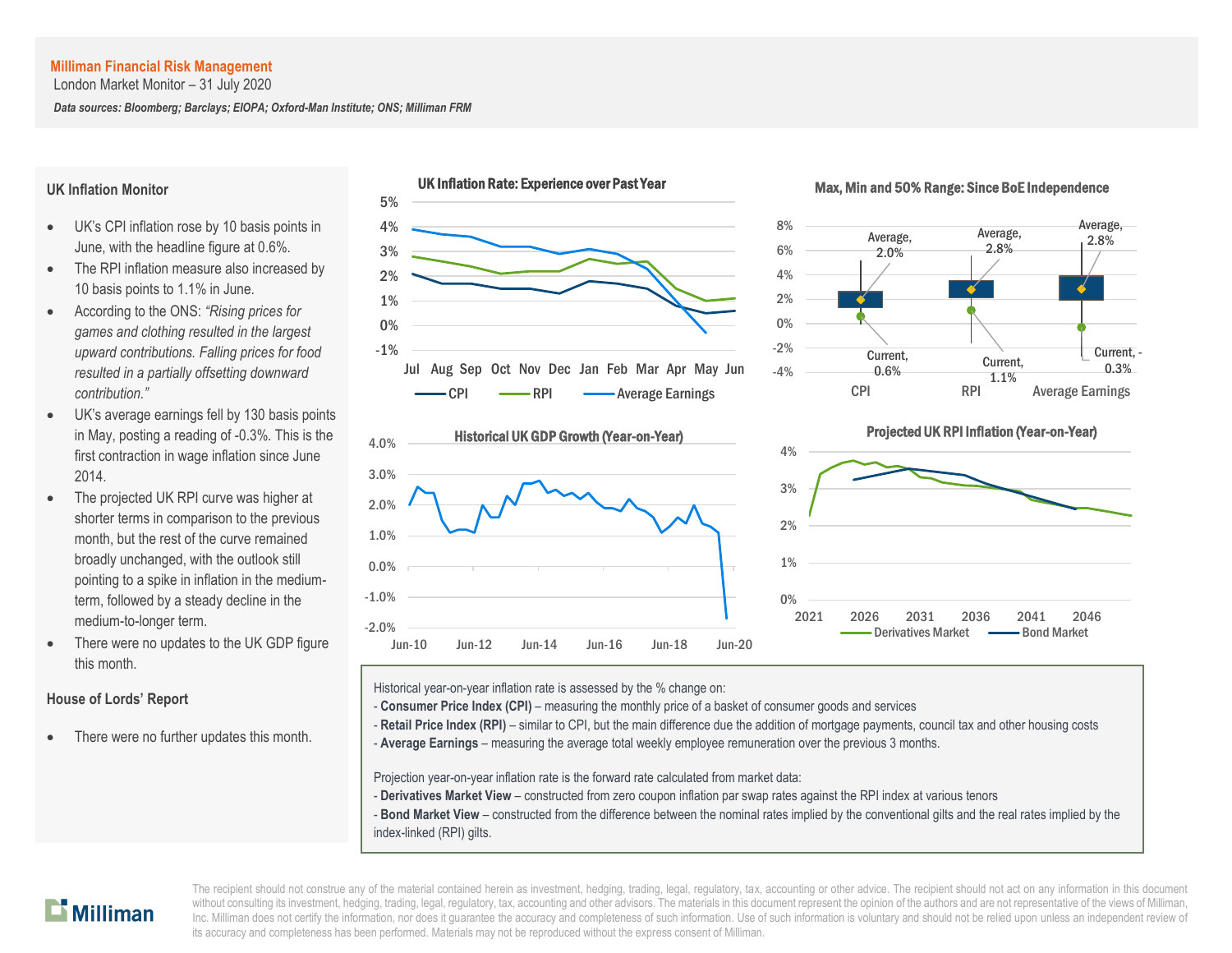London Market Monitor – 31 July 2020

*Data sources: Bloomberg; Barclays; EIOPA; Oxford-Man Institute; ONS; Milliman FRM*

#### **Volatility and Hedging Cost Monitor**

- Realised volatilities declined in July, with the FTSE 100 posting a realised volatility of 18.6% at month-end. The Euro Stoxx 50 and S&P 500 indices realised volatilities stood at 19% and 13.2% at month-end, respectively.
- Volatility risk premiums were broadly unchanged from the previous month, as implied volatilities fell in coherence with realised volatilities. The FTSE 100 index posted a volatility risk premium of 5.1% at month-end, meanwhile the S&P 500 showed a volatility risk premium of 5.4% and the Euro Stoxx 50 had this measure at 4.3% by the end of the month.
- These volatility risk premiums continue to remain elevated in comparison to their pre-COVID-19 levels.

![](_page_4_Figure_7.jpeg)

![](_page_4_Figure_8.jpeg)

![](_page_4_Figure_9.jpeg)

![](_page_4_Figure_10.jpeg)

# 10% 15% 20% 25% 2021 2022 2023 Expected Volatility (Milliman Guarantee Index )  $\overline{F}$ FTSE 100  $\longrightarrow$  Euro Stoxx 50  $\longrightarrow$  US (S&P)

**Actual realised equity volatility** is measured by the weighted standard deviation of 1 month daily index change. The Exponentially Weighted Moving Average (EWMA) methodology places more importance to the recent returns in the calculation of the volatility.

**Volatility Risk Premium** is estimated as the difference between 30-day implied volatility and projected realised volatility (on data from the Oxford-Man Institute). This reflects the additional cost of hedging from purchasing a basket of options, in comparison to managing a dynamic delta hedge with futures (ignoring rolling transaction costs).

**Expected realised volatility** is an intermediate result from th[e Milliman Guarantee Index](http://uk.milliman.com/Solutions/Products/The-Milliman-Guarantee-Index-and-Milliman-Hedge-Cost-Index/)™ (MGI), which provides volatility parameters for variable annuity guarantee (VA) valuation and risk management. The levels shown are on an expected basis, and do not reflect any risk adjustment.

![](_page_4_Picture_15.jpeg)